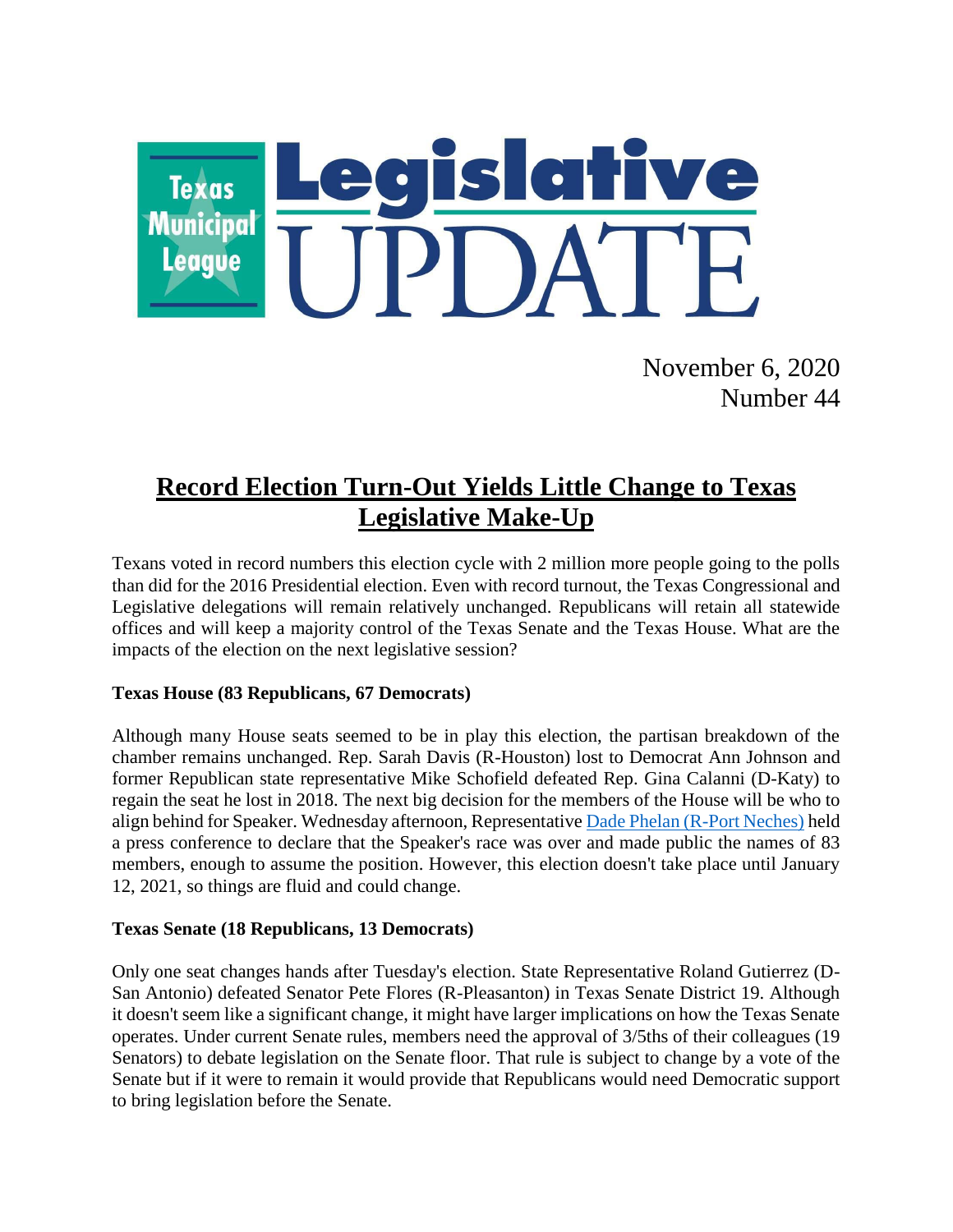### **United States Senate and Congress**

Incumbent U.S. Senator John Cornyn (R) defeated M.J. Hegar to secure another term in the U.S. Senate.

Although no congressional incumbent lost their election and no seats flipped, Texas will have seven new members of Congress representing us in Washington, D.C.

- Pat Fallon (R-TX 4th District)
- August Pfluger (R-TX 11th District)
- Ronny Jackson (R-TX 13th District)
- Pete Sessions (R-TX 17th District)
- Troy Nehls (R-TX 22nd District)
- Tony Gonzales (R-23rd District)
- Beth Van Duyne (R-24th District)

Check out *[The Texas Tribune](https://apps.texastribune.org/features/2020/general-election-results/?_ga=2.60680238.2084806838.1604515136-2058018359.1603980739)* for information on specific races across the state.

## **Governor's Broadband Development Council Releases Report to Texas Legislature**

The Governor's Broadband Development Council (Council) was created in 2019 by the 86th Legislative Session in order to study and identify ways to provide internet access to unserved areas of Texas. In accordance with Texas Government Code Sec. 490.007, the Council is mandated to submit an annual report no later than November 1 of each year, and recently issued its *[2020 Texas](https://gov.texas.gov/uploads/files/press/2020_Texas_Report_-_Governors_Broadband_Development_Council.pdf)  [Report,](https://gov.texas.gov/uploads/files/press/2020_Texas_Report_-_Governors_Broadband_Development_Council.pdf)* which includes the following recommendations for the 87th Legislature:

The Governor's Broadband Development Council has researched the progress of broadband development in unserved areas; identified barriers to residential and commercial broadband deployment in unserved areas; studied technology-neutral solutions to overcome barrier; and analyzed how statewide access to broadband would benefit economic development, higher education and public education, state and local law enforcement, state emergency preparedness, and health care services. Resulting from this research, the Council recommends that the Texas Legislature take the following action:

- Create a state broadband plan; and
- Establish a state broadband office.

The Council also believes that the following action could benefit the broadband landscape in Texas and therefore recommends its continued study:

 Develop a state broadband funding program to incentivize deployment in unserved areas.

The Governor's press release can be found [here.](https://gov.texas.gov/news/post/governors-broadband-development-council-issues-first-report-to-texas-legislature)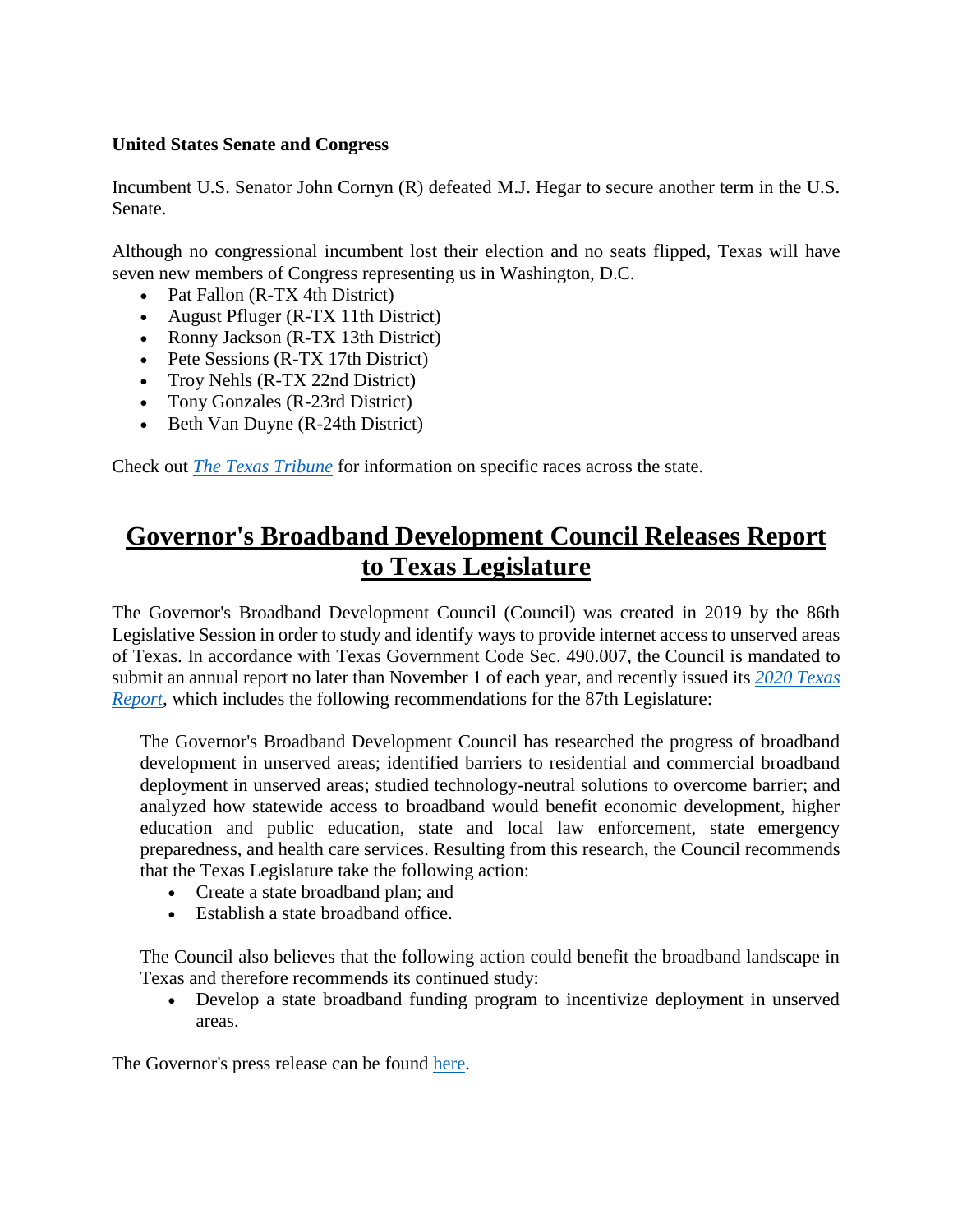## **Executive Order on Policing: Authorized Credential Body Announced**

In June, President Trump issued the [Executive Order on Safe Policing for Safe Communities](https://www.whitehouse.gov/presidential-actions/executive-order-safe-policing-safe-communities/) and gave the Attorney General the authority to implement the order. Attorney General Barr has tasked the Office of Community Oriented Policing Services (COPS), a component of the U.S. Department of Justice, to identify and certify independent credentialing bodies. Those bodies will be responsible for certifying that a law enforcement agency is in compliance with two mandatory safe policing principles in the [DOJ Standards of Certification.](https://cops.usdoj.gov/pdf/executive_order/Principles_on_Safe_Policing_and_Use_of_Force.pdf) In Texas, the [Texas Police Chiefs](https://www.texaspolicechiefs.org/recognition-program)  [Association Best Practices Recognition Program](https://www.texaspolicechiefs.org/recognition-program) is the authorized credentialing agency.

The Executive Order requires every law enforcement agency that receives, has applied for, or intends to apply for federal funds to be "certified" by an authorizing credential body. The Executive Order requires two policies to be certified:

- The state or local law enforcement agency's use-of-force policies adhere to all applicable federal, state and local laws.
- The state or local law enforcement agency's use-of force polices prohibit the use of chokeholds – a physical maneuver that restricts an individual's ability to breath for the purpose of incapacitation – except in those situations where the use of deadly force in allowed by law.

At this time, the above two policies are required and are prerequisite to a law enforcement agency's eligibility for DOJ discretionary grant funding. Law enforcement agencies will be required to provide a current and valid certification by January 31 in order to be eligible for federal funds in that year's funding cycle.

TPCA has been working with other state programs on implementation. When more information including proper forms and explanations become available, TPCA will update its [website](https://www.texaspolicechiefs.org/doj) with all information.

# **Texans for the Arts Hosting Hotel Occupancy Tax Webinar Next Week**

Texans for the Arts, a statewide arts advocacy association, recently launched its [Municipal Hotel](http://www.texansforthearts.com/r?u=2Fd8IgHrK6x8msupSElMCe2JAJtr_1sdFxvBCEN9Spk&e=406c172ab36483a548f88543eac6f561&utm_source=texansforthearts&utm_medium=email&utm_campaign=november_2nd_update&n=9)  [Occupancy Tax \(HOT\) Toolkit.](http://www.texansforthearts.com/r?u=2Fd8IgHrK6x8msupSElMCe2JAJtr_1sdFxvBCEN9Spk&e=406c172ab36483a548f88543eac6f561&utm_source=texansforthearts&utm_medium=email&utm_campaign=november_2nd_update&n=9) The HOT Toolkit serves as an online resource for arts, municipal, hotel, and tourism leaders regarding the use of HOT revenue to promote the arts in cities across Texas.

Texans for the Arts Foundation is hosting a free webinar on the HOT Toolkit on Tuesday, November 10 from 1:00-2:30 PM CST. Interested city officials and employees are invited to join. More information on the webinar, including a link to register, can be found [here.](https://www.eventbrite.com/e/texans-for-the-arts-foundation-hot-toolkit-public-launch-workshop-registration-126883009497?aff=ebdssbonlinesearch)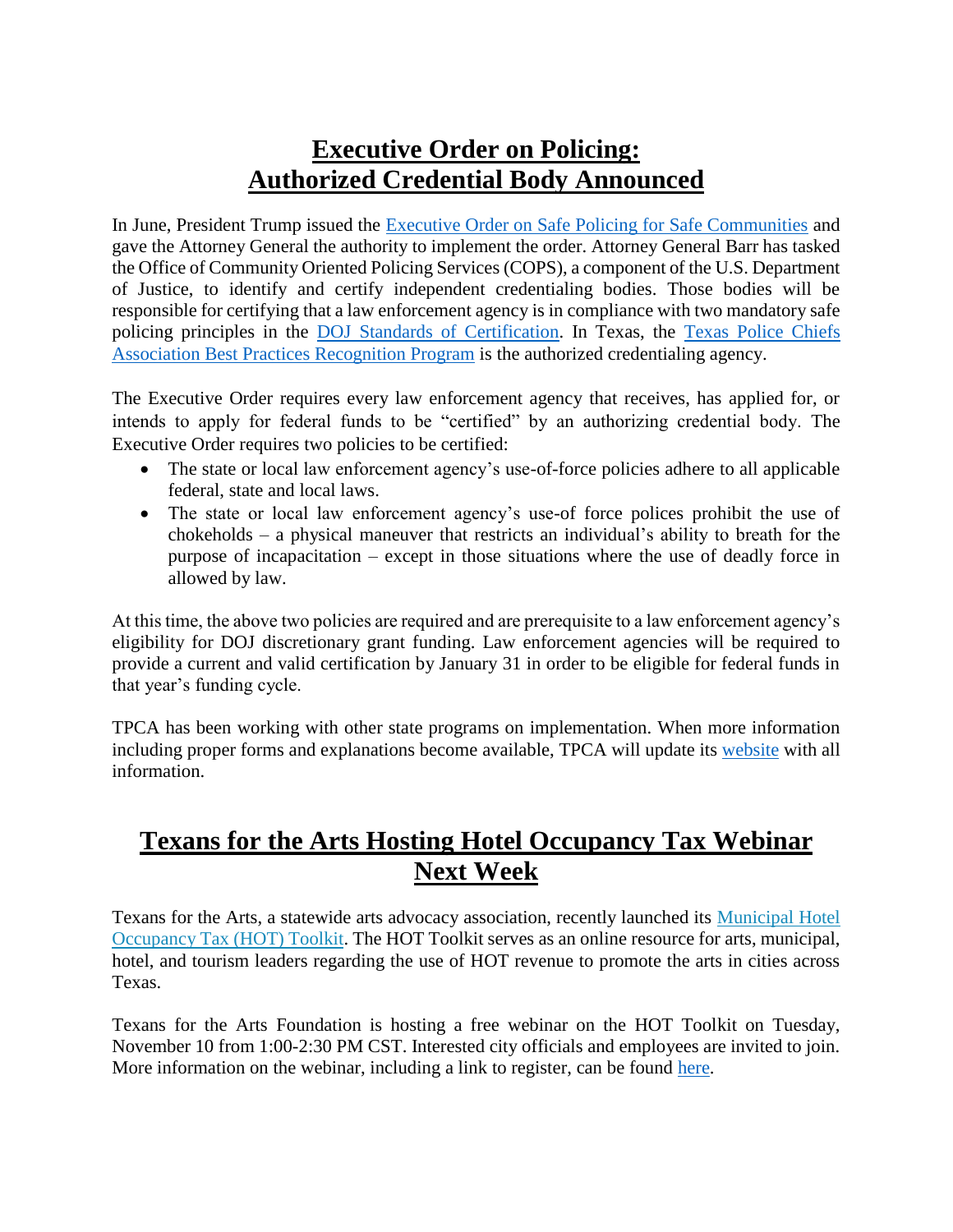# **Payday Lending Clearinghouse Updates**

The League's "Payday Lending Clearinghouse" webpage, available [here,](https://www.tml.org/312/Payday-Lending-Clearinghouse) includes information related to the regulation of payday and auto title lenders. It is updated from time-to-time to reflect recent developments.

As [reported](https://www.tml.org/625/November-8-2019-Number-42#payday) in November 2019, the attorney general's opinion in [KP-277](https://www.texasattorneygeneral.gov/sites/default/files/opinion-files/opinion/2019/kp-0277.pdf) potentially opened the door for "credit services organizations" to offer high-interest extensions of consumer credit other than payday or auto title loans that likely weren't addressed in earlier versions of city payday lending ordinances. A city wishing to regulate any new predatory lending practice would need to consider either amending its existing ordinance or adopting a new ordinance that encompassed the new loan product.

The City of Austin amended their existing payday lending ordinance in light of KP-277 in August 2020. Interested city officials can view Austin's amended ordinance [here.](https://www.tml.org/DocumentCenter/View/2303/City-of-Austin---ORDINANCE-NO-20200730-004)

## **House Releases Responses on Interim Charges**

Over the past months, the League and individual cities have submitted comments to legislative committees in response to "requests for information" (RFIs) for committee interim charges. The House Select Committee on Mass Violence Prevention and Community Safety received public feedback on five different interim charges including evaluating current protocols and extreme risk indicators used to identify potential threats and consider options for improving the dissemination of information between federal, state, and local entities, among [other charges.](https://capitol.texas.gov/tlodocs/86R/schedules/pdf/C3852020100100001.pdf) Full responses to the RFI's can be found [here.](https://capitol.texas.gov/tlodocs/86R/handouts/C3852020100100001/C3852020100100001.pdf)

RFI responses for all House committees will be posted to this [webpage.](https://house.texas.gov/committees/committee/requests-for-information/)

# **Legislative Committees Request Information on Interim Charges**

Due to the ongoing pandemic and the uncertainty as to scheduling interim hearings, several legislative committees have issued notices of formal "requests for information" ("RFIs") to which the public, including cities, may respond. The following is a non-exhaustive list of RFIs on cityrelevant interim charges, sorted by the deadline for submitting comments. Interested city officials may follow the links associated with each committee for more details about the procedure to submit comments:

### **November 10, 2020 –** [House Defense and Veterans' Affairs Committee](https://capitol.texas.gov/tlodocs/86R/schedules/html/C3052020102700001.HTM)

 **Interim Charge 2:** Study the mental health treatment options available for all Texas veterans, including efforts to fill gaps left by federal government. Make recommendations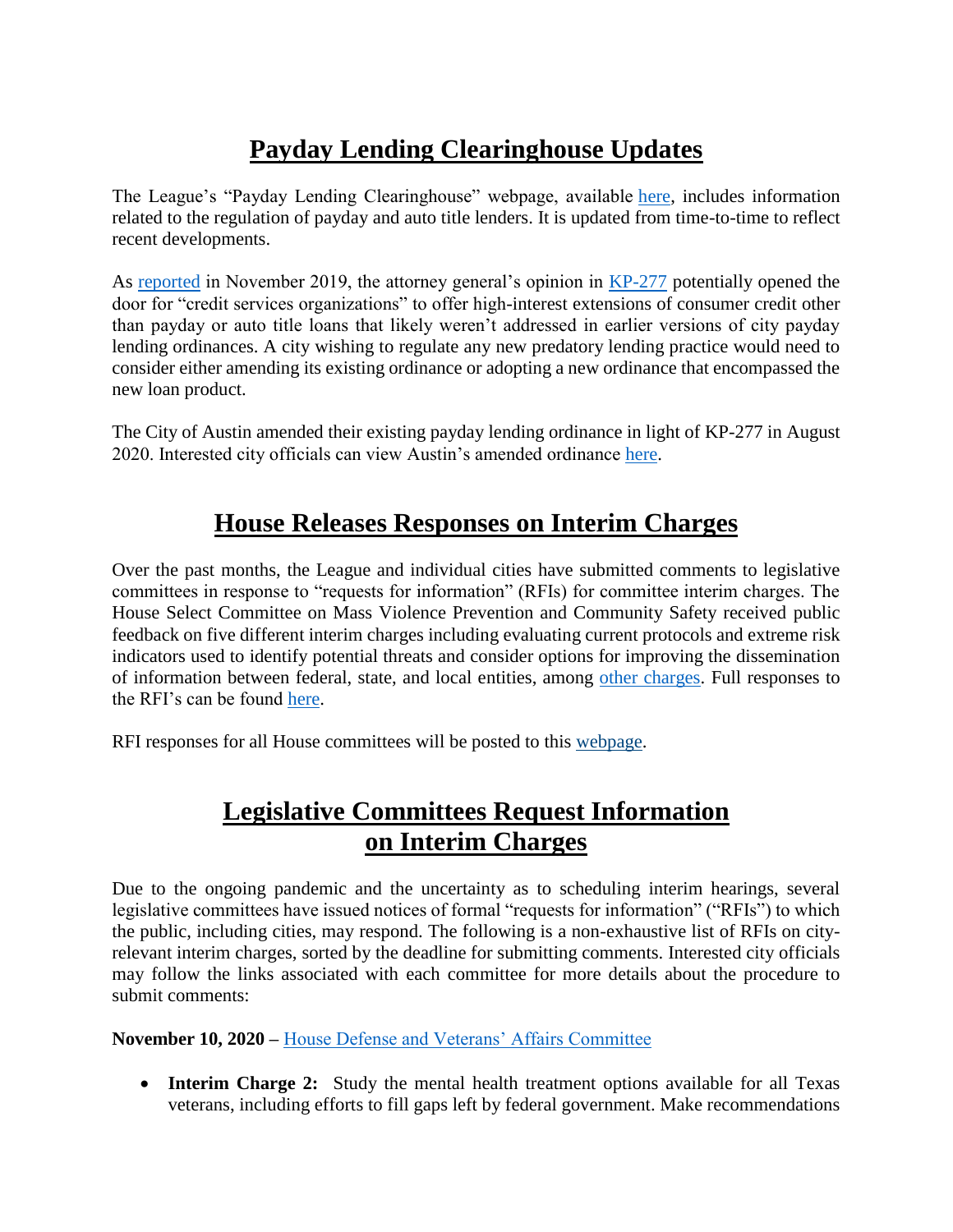for future legislation streamlining mental health treatment coordination among federal, state, and local agencies.

- **Interim Charge 3:** Study the potential impact of eliminating Regional Military Sustainability Commissions as an ineffective tool in assisting Texas military installations and their host defense communities with protecting the missions, operations, readiness, and resiliency of military installations. Identify new and enhanced strategies to replace the Commissions with land use limitations or restrictions, regulatory strategies, annexation powers, contractual agreements, or other tools to preserve military use areas inside and outside municipal boundaries.
- **Interim Charge 4:** Examine gaps in services and assess efforts to connect justice-involved veterans, senior citizens, and homeless populations to services while incarcerated and after release at both the local and state levels. Specifically, the committee should evaluate training and technical assistance provided by the Texas Veterans Commission to criminal justice agencies.

### **November 13, 2020** – [House Ways and Means Committee](https://capitol.texas.gov/tlodocs/86R/schedules/pdf/C4902020072900002.pdf)

- Interim Charge 1.1: Monitor the agencies and programs under the Committee's jurisdiction and oversee the implementation of relevant legislation passed by the 86th Legislature. Conduct active oversight of all associated rulemaking and other governmental actions taken to ensure intended legislative outcome of all legislation, including the following:
	- o S.B. 2, which is the Texas Property Tax Reform and Transparency Act of 2019. Monitor the implementation of the legislation, including a review of the tax rates adopted by taxing units in 2019 and 2020, the appraisal review board survey system, and progress in onboarding the tax rate notices and websites. Make recommendations for modifications as necessary and appropriate.

## **Coronavirus (COVID-19) Updates**

The Texas Municipal League is open for business. The building is closed to all but essential personnel and most staff is working remotely, but the League remains open for business and is fully ready to serve. Cities are encouraged to call or email for legal assistance, help with ordinances, or for general advice or assistance. Let us know how we can assist you and your city.

Call TML staff at 512-231-7400, or email the legal department for legal assistance at [legalinfo@tml.org;](mailto:legalinfo@tml.org) Rachael Pitts for membership support at [RPitts@tml.org;](mailto:RPitts@tml.org) and the training team for questions about conferences and workshops at [training@tml.org.](mailto:training@tml.org)

The League has prepared a coronavirus clearinghous[e web page](https://www.tml.org/654/Coronavirus-COVID-19-Resources) to keep cities updated. In addition, everyone who receives the *Legislative Update* should receive an email update each Tuesday and Thursday with information on new developments. The email updates will be our primary means